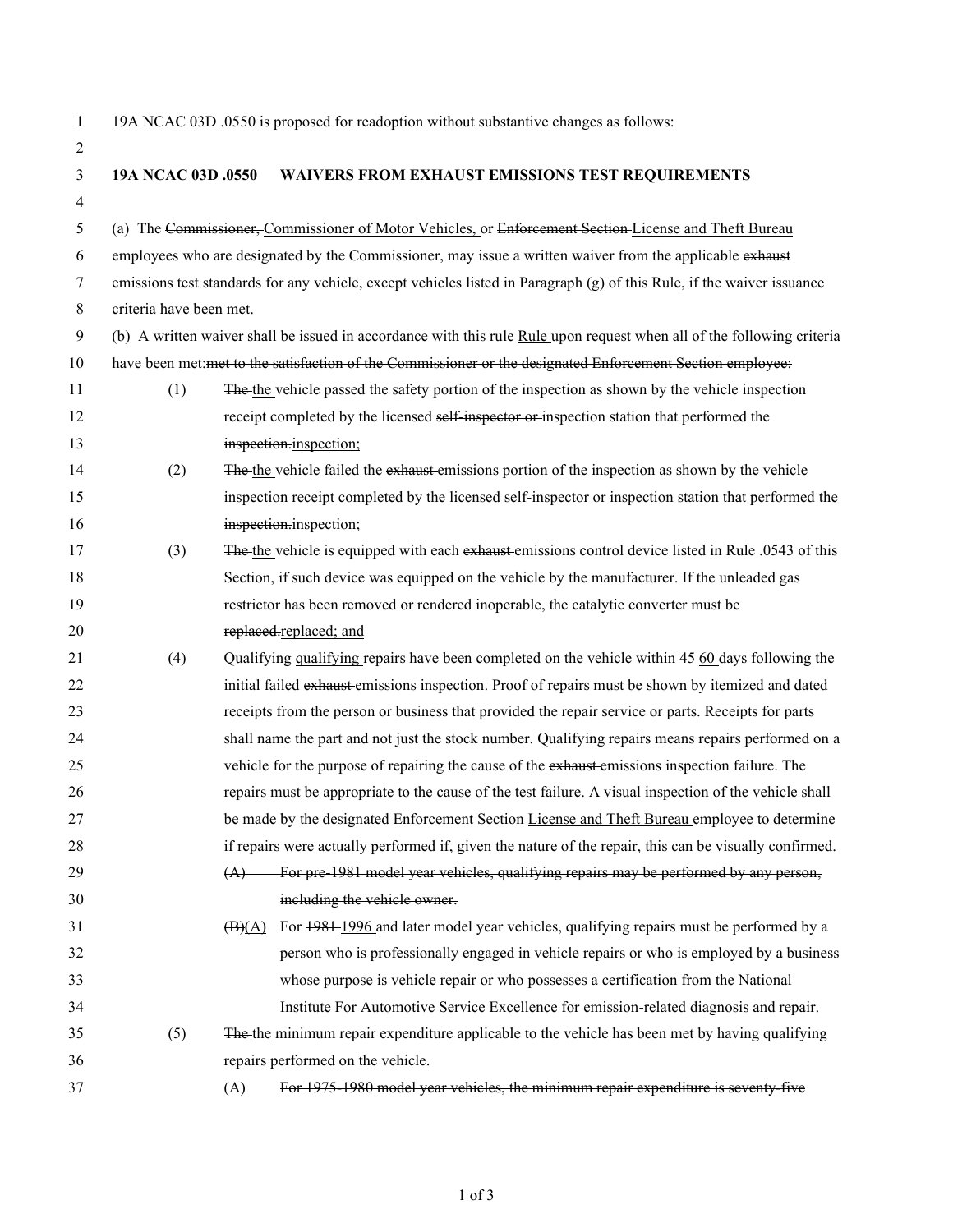| 1  |                                                                                                                         |                                                                                       | dollars (\$75.00). Only the costs of parts are applied toward the minimum repair                                    |  |  |
|----|-------------------------------------------------------------------------------------------------------------------------|---------------------------------------------------------------------------------------|---------------------------------------------------------------------------------------------------------------------|--|--|
| 2  |                                                                                                                         |                                                                                       | expenditure on these vehicles if the repairs are performed by the vehicle owner or by a                             |  |  |
| 3  |                                                                                                                         |                                                                                       | person who is not professionally engaged in vehicle repairs or who is not employed by a                             |  |  |
| 4  |                                                                                                                         |                                                                                       | business whose purpose is vehicle repair or who does not possess a certification from the                           |  |  |
| 5  |                                                                                                                         |                                                                                       | National Institute For Automotive Service Excellence for emission-related diagnosis and                             |  |  |
| 6  |                                                                                                                         |                                                                                       | repair.                                                                                                             |  |  |
| 7  |                                                                                                                         | (B)                                                                                   | For 1981-1996 and later model year vehicles, the minimum repair expenditure is two                                  |  |  |
| 8  |                                                                                                                         |                                                                                       | hundred dollars (\$200.00), including parts and labor costs.                                                        |  |  |
| 9  |                                                                                                                         | (C)                                                                                   | The cost of repairs to correct or replace emissions control devices that have been                                  |  |  |
| 10 |                                                                                                                         |                                                                                       | removed, disconnected or rendered inoperable shall not be applied toward the minimum                                |  |  |
| 11 |                                                                                                                         |                                                                                       | repair expenditure for any vehicle, regardless of model year.                                                       |  |  |
| 12 |                                                                                                                         | (D)                                                                                   | The cost of diagnostic testing to determine whether the vehicle meets exhaust-emissions                             |  |  |
| 13 |                                                                                                                         |                                                                                       | standards shall not be applied toward the minimum repair expenditure-unless associated                              |  |  |
| 14 |                                                                                                                         |                                                                                       | with actual repairs to the vehicle.                                                                                 |  |  |
| 15 |                                                                                                                         | (E)                                                                                   | Any available warranty coverage on the vehicle must be used to obtain the needed repairs                            |  |  |
| 16 |                                                                                                                         |                                                                                       | before expenditures may be applied to the minimum repair expenditure.                                               |  |  |
| 17 | (6)                                                                                                                     | The vehicle owner has received a written denial of warranty coverage from the vehicle |                                                                                                                     |  |  |
| 18 | manufacturer or authorized dealer if the vehicle is within the statutory age and mileage                                |                                                                                       |                                                                                                                     |  |  |
| 19 |                                                                                                                         |                                                                                       | coverage under section 207(b) of the Federal Clean Air Act [42 U.S.C. 754l(b)].                                     |  |  |
| 20 | (7)                                                                                                                     |                                                                                       | After qualifying repairs have been completed and within 45-60 days after failing the initial exhaust                |  |  |
| 21 |                                                                                                                         |                                                                                       | emissions inspection, the vehicle failed another exhaust-emissions inspection as shown by the                       |  |  |
| 22 |                                                                                                                         |                                                                                       | vehicle inspection receipt completed by the licensed self-inspector or inspection station that                      |  |  |
| 23 |                                                                                                                         |                                                                                       | performed the inspection.                                                                                           |  |  |
| 24 |                                                                                                                         |                                                                                       | (c) The vehicle owner or person authorized by the owner must request the waiver and present the vehicle and         |  |  |
| 25 |                                                                                                                         |                                                                                       | current registration sticker at the Division Enforcement Section License and Theft Bureau office office that serves |  |  |
| 26 |                                                                                                                         |                                                                                       | the county in which the vehicle is registered. The receipts and other documents required by Paragraph (b) of this   |  |  |
| 27 | Rule must be submitted to the designated Enforcement Section License and Theft Bureau employee at the time of           |                                                                                       |                                                                                                                     |  |  |
| 28 | the request for a waiver.                                                                                               |                                                                                       |                                                                                                                     |  |  |
| 29 | (d) The designated Enforcement Section License and Theft Bureau employee shall review the receipts and                  |                                                                                       |                                                                                                                     |  |  |
| 30 | documents submitted in connection with the waiver request and shall make a visual inspection of the vehicle to          |                                                                                       |                                                                                                                     |  |  |
| 31 | verify that the criteria listed in Paragraph (b) of this Rule have been met. If the Enforcement Section-License and     |                                                                                       |                                                                                                                     |  |  |
| 32 | Theft Bureau employee is satisfied that the waiver criteria have been met, the Division must issue a written waiver     |                                                                                       |                                                                                                                     |  |  |
| 33 | for the vehicle on a form provided by the Division.                                                                     |                                                                                       |                                                                                                                     |  |  |
| 34 | (e) The vehicle owner or person authorized by the owner must present the waiver to the licensed self-inspector or       |                                                                                       |                                                                                                                     |  |  |
| 35 | inspection station that performed the initial safety and exhaust-emissions inspection. The self-inspector or-inspection |                                                                                       |                                                                                                                     |  |  |
| 36 | station shall reinspect the vehicle in accordance with the rules under this Section, except for the exhaust emissions   |                                                                                       |                                                                                                                     |  |  |
| 37 | portion of the inspection. The waiver authorization number shown on the written waiver must be entered into the         |                                                                                       |                                                                                                                     |  |  |